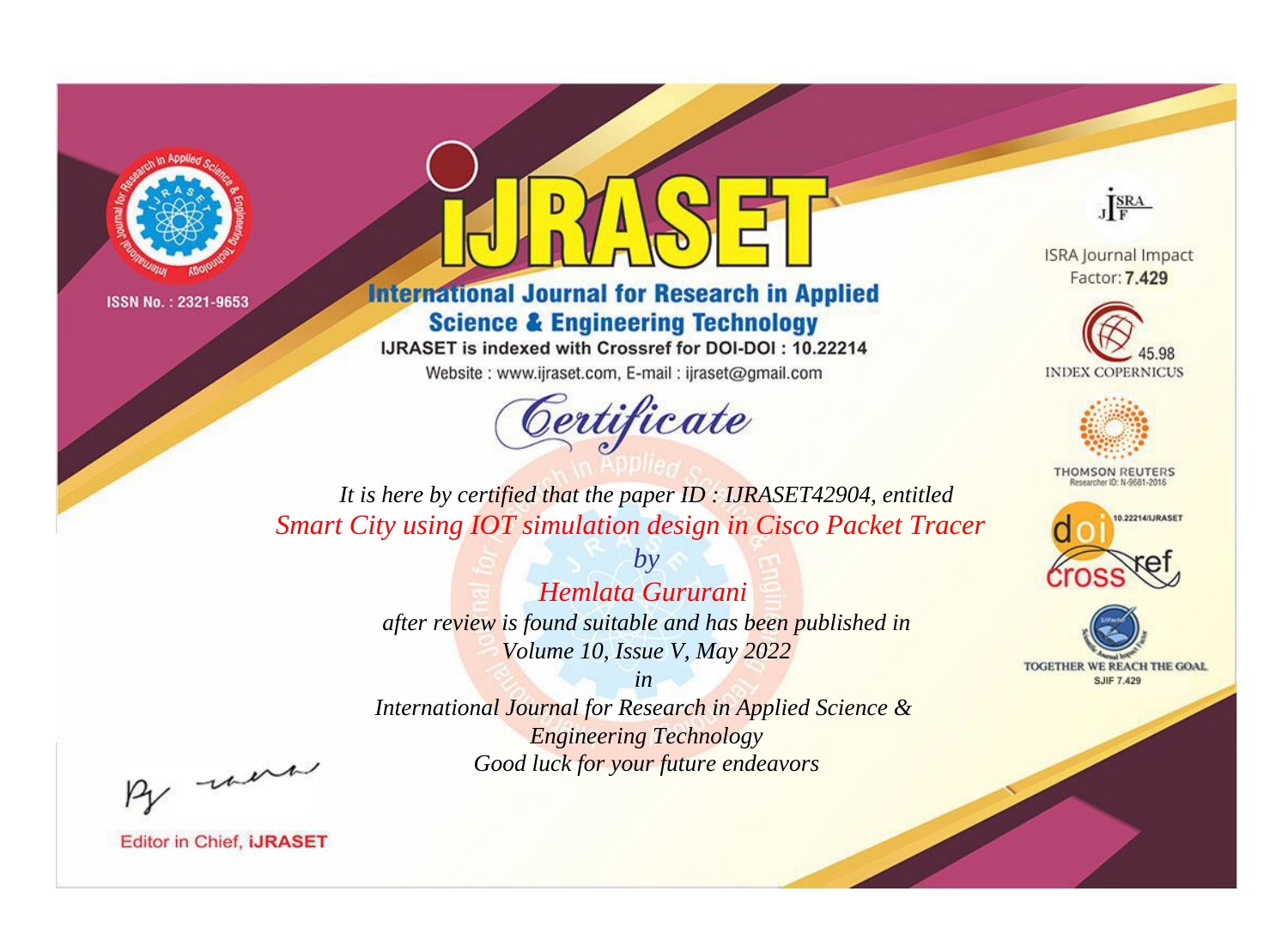



**International Journal for Research in Applied Science & Engineering Technology** 

IJRASET is indexed with Crossref for DOI-DOI: 10.22214

Website: www.ijraset.com, E-mail: ijraset@gmail.com



JERA

**ISRA Journal Impact** Factor: 7.429





**THOMSON REUTERS** 



TOGETHER WE REACH THE GOAL **SJIF 7.429** 

*It is here by certified that the paper ID : IJRASET42904, entitled Smart City using IOT simulation design in Cisco Packet Tracer*

> *Aman Kumar after review is found suitable and has been published in Volume 10, Issue V, May 2022*

*by*

*in* 

*International Journal for Research in Applied Science & Engineering Technology Good luck for your future endeavors*

By morn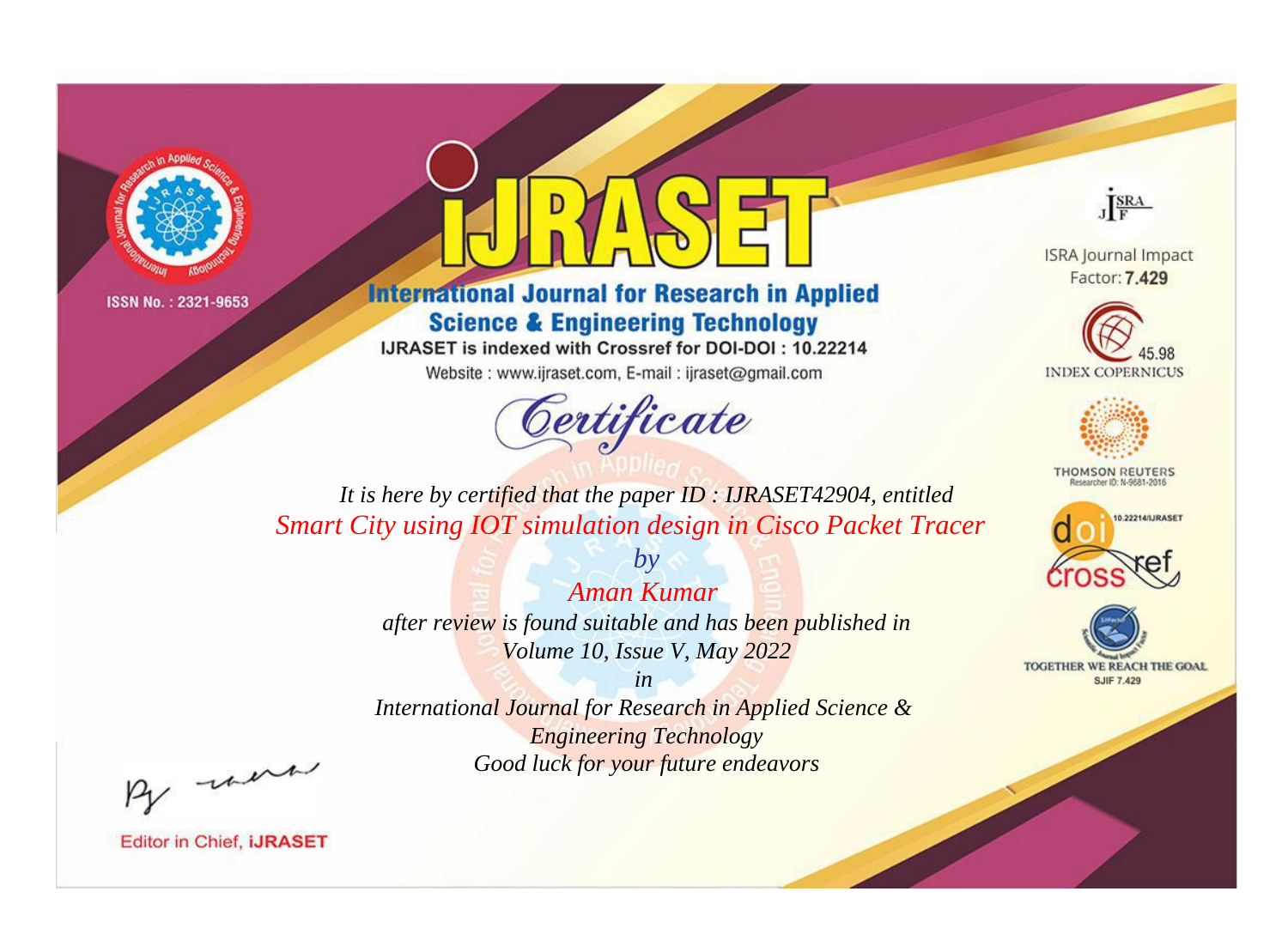



**International Journal for Research in Applied Science & Engineering Technology** 

IJRASET is indexed with Crossref for DOI-DOI: 10.22214

Website: www.ijraset.com, E-mail: ijraset@gmail.com



JERA

**ISRA Journal Impact** Factor: 7.429





**THOMSON REUTERS** 



TOGETHER WE REACH THE GOAL **SJIF 7.429** 

*It is here by certified that the paper ID : IJRASET42904, entitled Smart City using IOT simulation design in Cisco Packet Tracer*

> *by Dinesh Waghamode after review is found suitable and has been published in Volume 10, Issue V, May 2022*

> > *in*

*International Journal for Research in Applied Science & Engineering Technology Good luck for your future endeavors*

By morn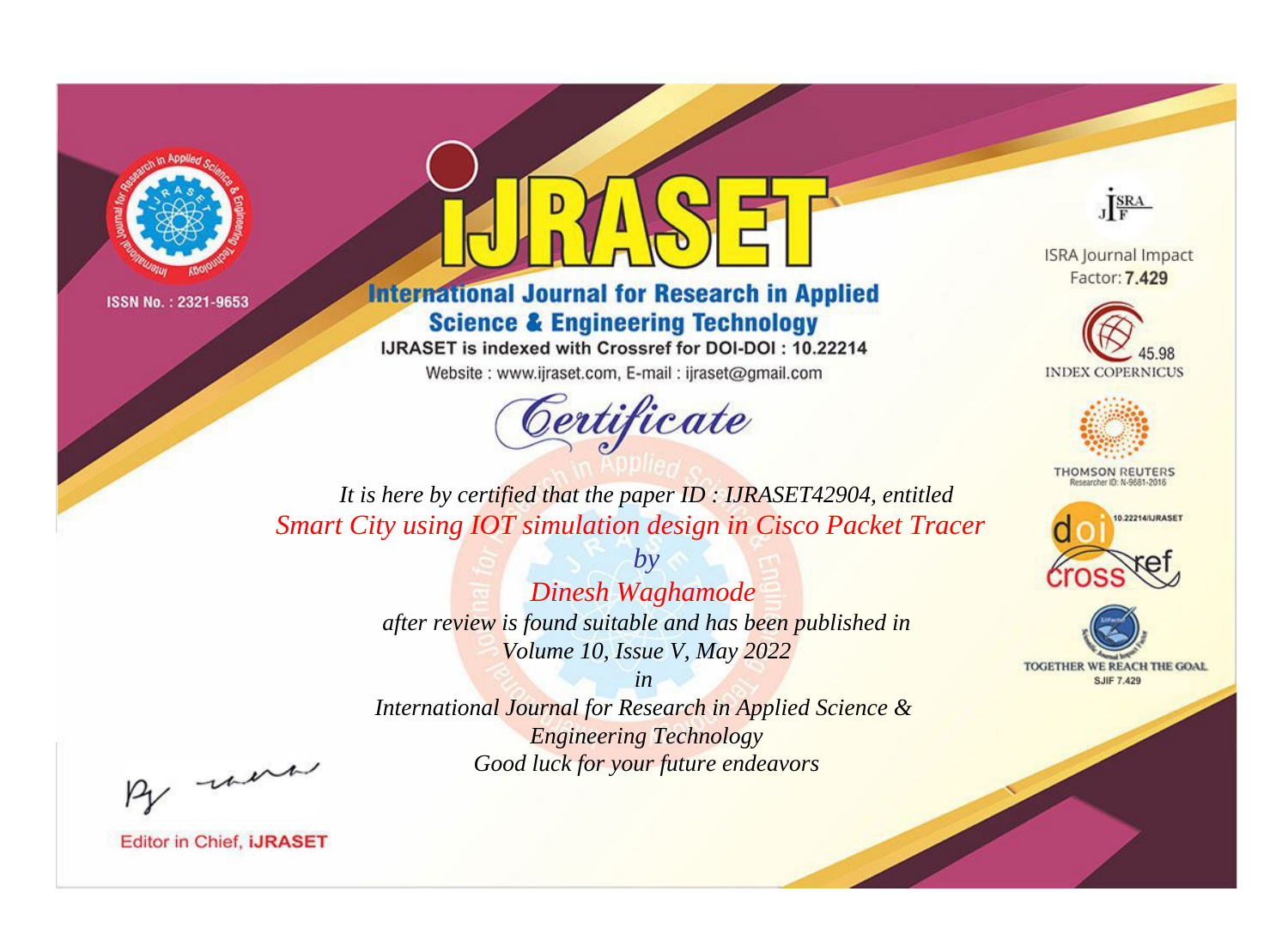



**International Journal for Research in Applied Science & Engineering Technology** 

IJRASET is indexed with Crossref for DOI-DOI: 10.22214

Website: www.ijraset.com, E-mail: ijraset@gmail.com



JERA

**ISRA Journal Impact** Factor: 7.429





**THOMSON REUTERS** 



TOGETHER WE REACH THE GOAL **SJIF 7.429** 

*It is here by certified that the paper ID : IJRASET42904, entitled Smart City using IOT simulation design in Cisco Packet Tracer*

> *by Ekanki Jain after review is found suitable and has been published in Volume 10, Issue V, May 2022*

> > *in*

*International Journal for Research in Applied Science & Engineering Technology Good luck for your future endeavors*

By morn